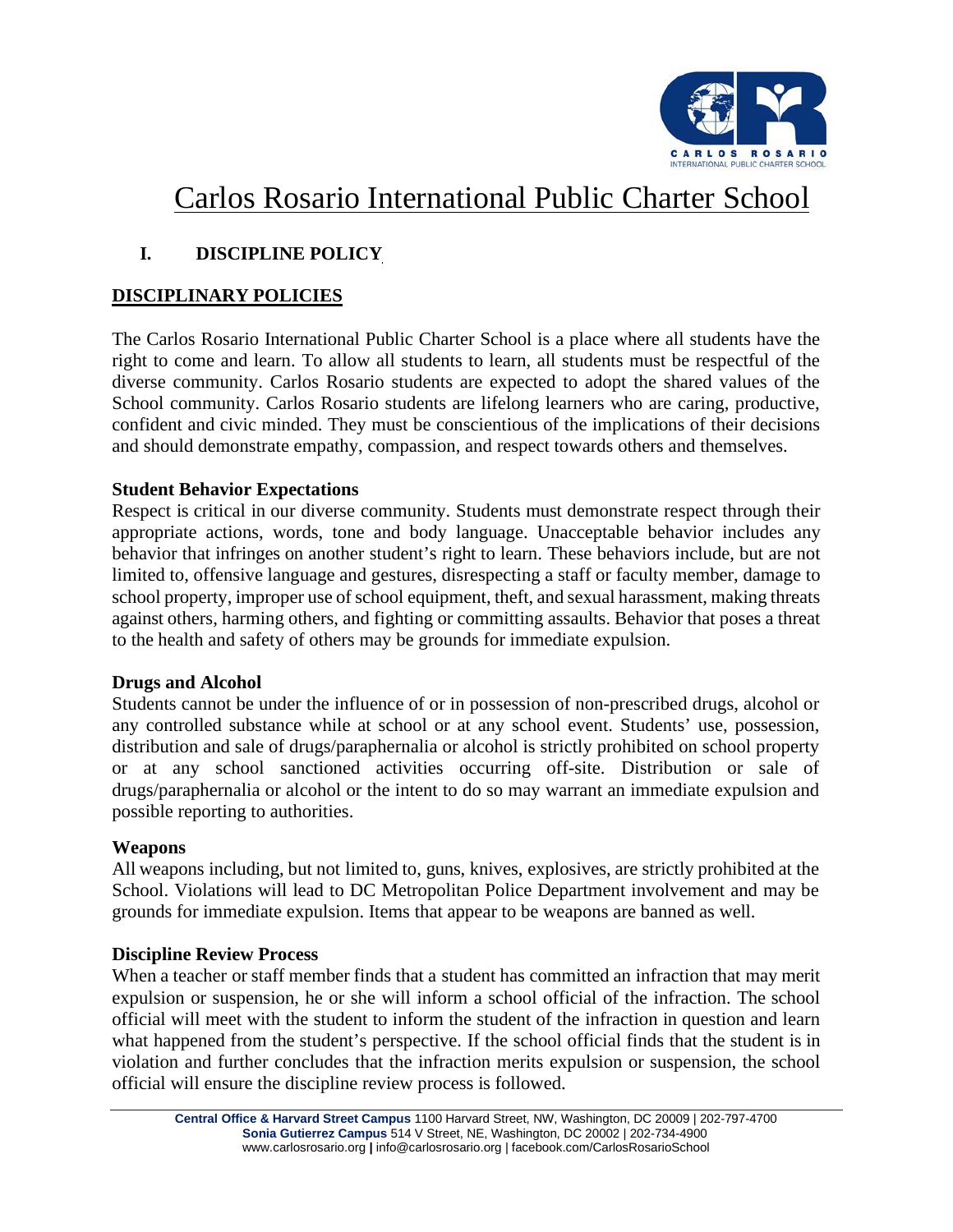

#### **Discipline Review Process Policy for Expulsions and Suspensions**

Should a student's behavior be deemed to be a serious violation or infraction, the incident will be reported to a designated school official. The school official will meet with the student, hear the student's perspective on the incident, and then as warranted engage in a variety of appropriate interventions that are commensurate with the nature of the infraction. These interventions can range in a variety of measures including but not limited to a verbal or written warning, mandatory consultations with a counselor and/or follow up conferences with a school official. Violations relating to the sale or distribution of drugs, weapons violations or other serious violations that threaten the health and safety of the school community may result in a suspension or an expulsion.

#### **The Discipline Review Process Policy may include the following:**

- 1. Oral or written notice of the charges based on the School'sinvestigation;
- 2. If the charges are denied, a student must be given an opportunity to explain his/her version of the events to the suspending school official;
- 3. A suspension may range from 1 to 10 days in length;
- 4. Expulsion can be for the rest of the semester of the rest of the school year and, in extreme cases, expulsion can be indefinite;
- 5. The School will conduct an investigation prior to rendering a decision; any decision rendered will be based upon the School's investigation;
- 6. With respect to any suspension invoked, the student will be informed of its beginning and ending dates;
- 7. If the student wishes to appeal the decision, the student may submit his/her appeal in writing to the Chief Executive Officer (CEO) of the School. The student is not entitled to appear and discuss the suspension at this second level of appeal. Instead, the appeal will be based on the written submission of the student and other relevant information.

#### **Code of Conduct**

In an attempt to provide the best possible instruction everyone must establish a peaceful and harmonious environment for all students, faculty and staff. Carlos Rosario School decisions regarding student behavior and discipline will respect individuals, balance the interests of the school community, and minimize disruption of academic instruction.

All faculty and staff are trained to respond to Code of Conduct violations. However, disciplinary action will be executed only by a Principal or Assistant Principal.

| <b>EXPULSION</b>        | $=$ Not permitted to attend classes for up to 1 year, or longer in |
|-------------------------|--------------------------------------------------------------------|
|                         | extreme cases                                                      |
| <b>MAJOR SUSPENSION</b> | $=$ Suspension of 6 to 10 days                                     |
| <b>MINOR SUSPENSION</b> | $=$ Suspension of 1 to 5 days                                      |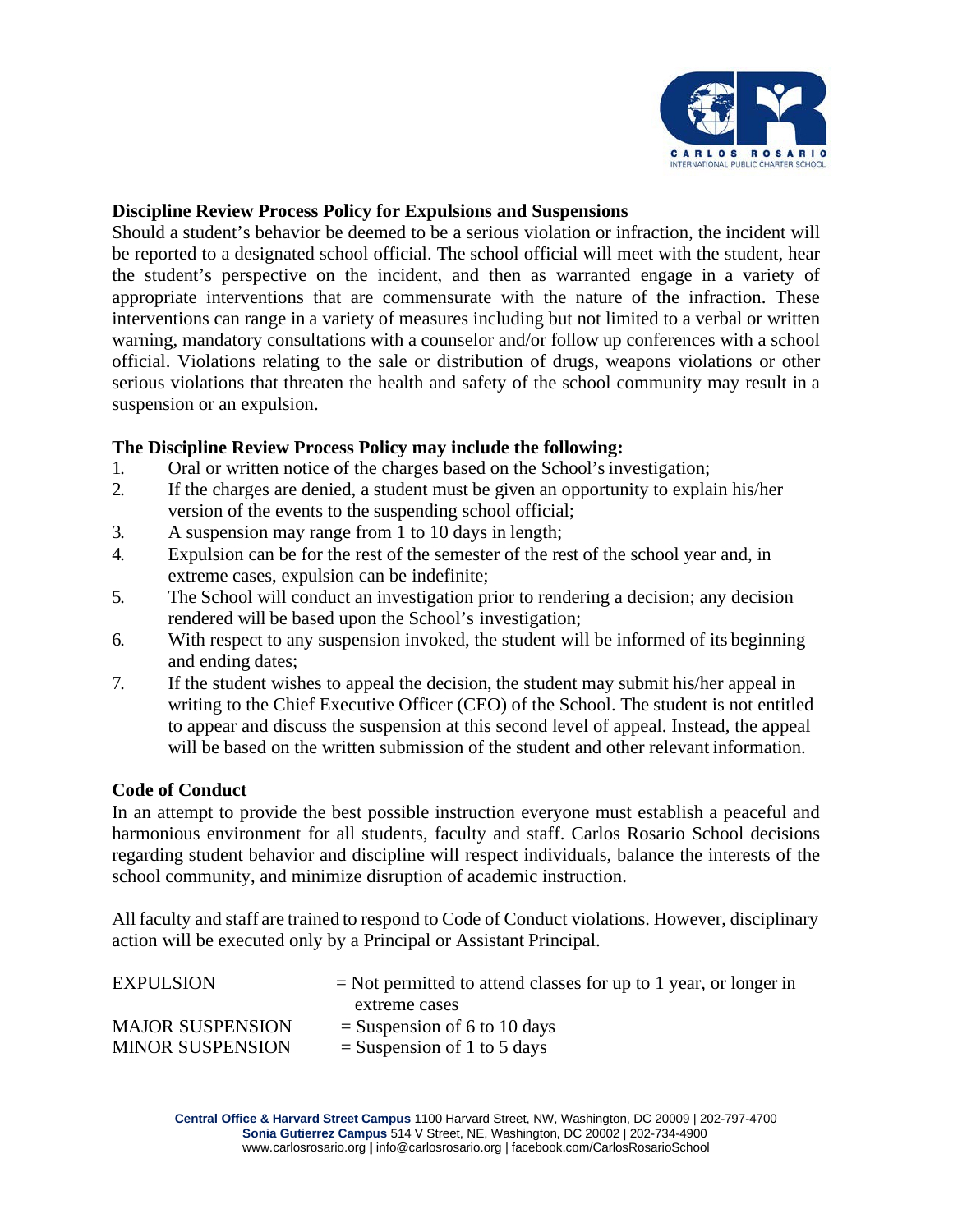

| <b>Major Infraction</b>                                                                                                                                                       | <b>Disciplinary Action</b>              |
|-------------------------------------------------------------------------------------------------------------------------------------------------------------------------------|-----------------------------------------|
| 1. Possession of, distribution of, or sale of drugs, drug<br>paraphernalia or alcohol                                                                                         | <b>Expulsion or Major</b><br>Suspension |
| 2. Attending school or school event under the influence of drugs or<br>alcohol                                                                                                | <b>Expulsion or Major</b><br>Suspension |
| 3. Bringing a firearm or explosive materials to school                                                                                                                        | Expulsion                               |
| 4. Providing fake information for enrollment eligibility (i.e., DC<br>Residency)                                                                                              | Expulsion                               |
| 5. Making Threats                                                                                                                                                             | <b>Expulsion or Major</b><br>Suspension |
| 6. Fighting or assault                                                                                                                                                        | <b>Expulsion or Major</b><br>Suspension |
| 7. Falsely activating alarm system                                                                                                                                            | <b>Major Suspension</b>                 |
| 8. Sexual harassment                                                                                                                                                          | <b>Major Suspension</b>                 |
| 9. Failure to adhere to health & safety rules (i.e., Fire Drills, etc.)                                                                                                       | <b>Major Suspension</b>                 |
| 10. Possession of a weapon (Including but not limited to: knives,<br>brass knuckles, nunchucks, taser, stun guns, pepper spray, mace or<br>use of everyday items as a weapon) | <b>Major Suspension</b>                 |
| <b>Minor Infractions</b>                                                                                                                                                      | <b>Disciplinary Action</b>              |
| 1. Smoking/Vaping in school (including e-cigarettes)                                                                                                                          | <b>Minor Suspension</b>                 |
| 2. Cheating/Plagiarism                                                                                                                                                        | <b>Minor Suspension</b>                 |
| 3. Profane language                                                                                                                                                           | <b>Minor Suspension</b>                 |
| 4. Disruptive behavior/willfully interruption the learning process                                                                                                            | <b>Minor Suspension</b>                 |
| 5. Damage to school property                                                                                                                                                  | <b>Minor Suspension</b>                 |
| 6. Improper use of school equipment                                                                                                                                           | <b>Minor Suspension</b>                 |
| 7. Solicitation                                                                                                                                                               | <b>Minor Suspension</b>                 |
| 8. Defiant/Confrontational behavior                                                                                                                                           | <b>Minor Suspension</b>                 |

**Central Office & Harvard Street Campus** 1100 Harvard Street, NW, Washington, DC 20009 | 202-797-4700 **Sonia Gutierrez Campus** 514 V Street, NE, Washington, DC 20002 | 202-734-490[0](http://www.carlosrosario.org/) [www.carlosrosario.org](http://www.carlosrosario.org/) **|** [info@carlosrosario.org |](mailto:info@carlosrosario.org) facebook.com/CarlosRosarioSchool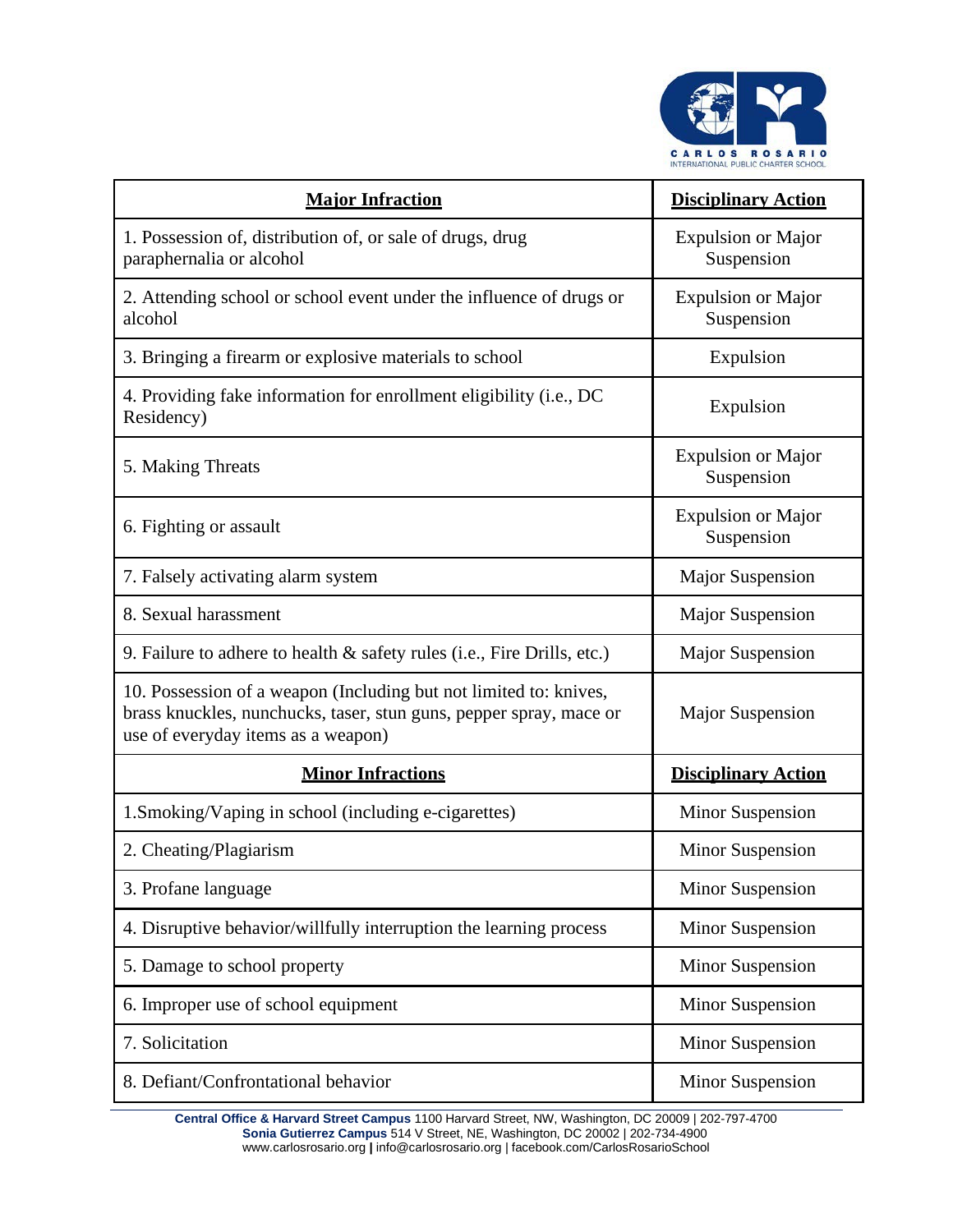

| 9. Theft                                 | Minor Suspension        |
|------------------------------------------|-------------------------|
| 10. Vandalism                            | Minor Suspension        |
| 11. Disrespect to any staff or student   | Minor Suspension        |
| 12. Graffiti or defacing school property | Minor Suspension        |
| 13. Improper use of technology equipment | <b>Minor Suspension</b> |

Disciplinary action will be executed by the Chief Executive Officer (CEO), Principal, or Assistant Principals with appropriate documentation.

## **II. ATTENDANCE POLICY**

It is important and necessary to attend class every day and to be on time. If a student is going to be absent for any reason, the teacher should be notified in advance. If a student cannot go to class because he/she issick or has to work the student must notify the teacher directly, or if not possible, call the main office at (202) 797-4700 for the Harvard St. campus or (202) 734-4900 for the Sonia Gutierrez campus, giving the reason and dates of the absence(s). Your teacher may drop youfrom class if you have lower than 75% attendance in a month. If the School drops a student due to excessive absences (regardless of the nature of the absence), the student may be reinstated depending on timing in the semester and space available. Our policy aligns with what is appropriate for non-compulsory adult basic education. The School makes every effort to accommodate students who wish to return to our programs after exiting.

For School Year 2020-2021, our fall semester will be delivered through Distance Learning. The School serves adult students with significant home, workforce, and parenting responsibilities, and who are not required to be in School, yet even now, during this pandemic, demonstrate significant drive to gain the language and life skills necessary to best navigate and protect their families. The School will continue to employ proven best practices in the field of adult education, including centering student learning in responding to students' present and longer term goals. The adult learners we serve are among the hardest hit by the COVID19 pandemic, experiencing some of the highest rates of unemployment and COVID19 infection. Their present learning goals primarily relate to workforce (i.e., gaining the skills necessary to regain lost employment and prepare to access future workforce opportunities); basic needs (i.e., learning about and accessing District of Columbia resources and supports); parenting (i.e., supporting their children so they do not fall behind in their education); and their and their family members' health and wellness during the pandemic. To that end, all elements of the design of the Carlos Rosario School plans are necessarily in alignment with their goals and needs, including attendance monitoring.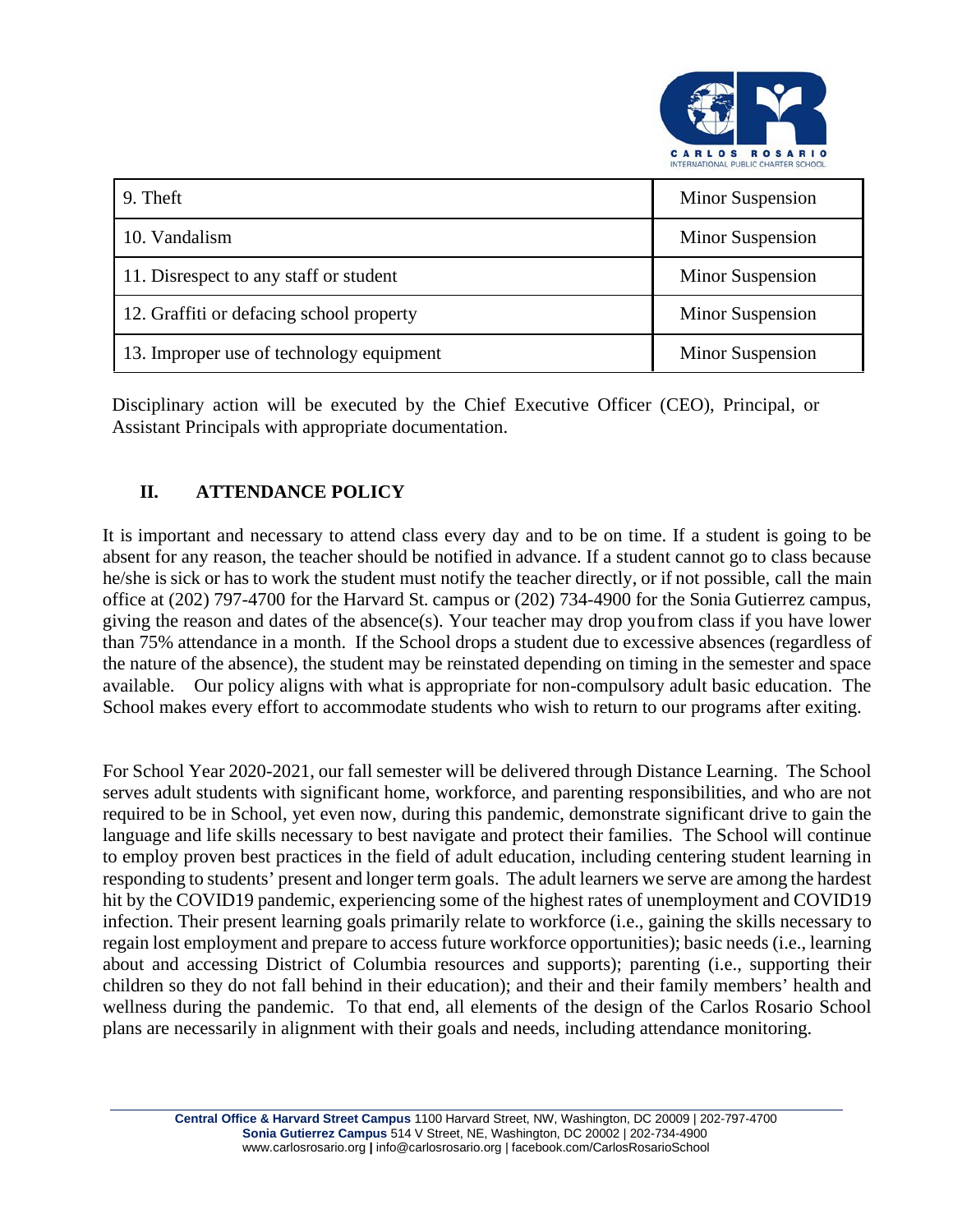

#### **III. GRIEVANCE PROCEDURES**

#### **COMPLAINT RESOLUTION PROCESS**

Carlos Rosario School encourages all students to bring complaints, concerns or grievances to the attention of appropriate Carlos Rosario School officials. A grievance exists when a student claims that a violation, misapplication, or misinterpretation of a Carlos Rosario policy, procedure, or practice has occurred. This process should be used for matters other than discrimination or harassment, which are covered above by separate grievance/complaint procedures. During the Complaint Resolution Process, the School will maintainconfidentiality to the greatest extent possible, and the School requests that participants in the complaint resolution process do so as well.

A student who wishes to file a complaint or grievance other than those related to discrimination or harassment, which should be immediately reported to the Chief Executive Officer (CEO), should first attempt to informally resolve the issue at its source with the person whom he orshe believes has violated, misapplied, or misinterpreted the policy or procedure. If the studentdoes not believe that he or she is capable of resolving the matter in this way, he or she isencouraged to meet and discuss the incident with the appropriate supervisor/ administrator/official, or with the director of supportive services, who is available to provide guidance through the informal process.

If the student is not satisfied with the result of the informal process, the student may pursue the matter submitting in writing to the Chief Executive Officer (CEO) a detailed account of the complaint or grievance committed and a reason for which the grievance could not be resolved informally. The Chief Executive Officer (CEO) will make the final decision regarding the grievance.

Below you will find a listing of all current Board Member names and titles. If you wish to contact the Board of Trustees because the issue cannot be resolved with School leadership alone, please call: 202-797-4700 ext. 720.

Members:

- Patricia Sosa Chair
- Brahim Rawi Vice Chair
- Margaret Yao Secretary
- James Moore Treasurer
- Yeshimebeth T. Belay Member
- Allison R. Kokkoros *Ex Officio* Member
- Bo Pham Member
- Vilma Rosario- Member
- Hector Torres Member
- Johan Uvin Member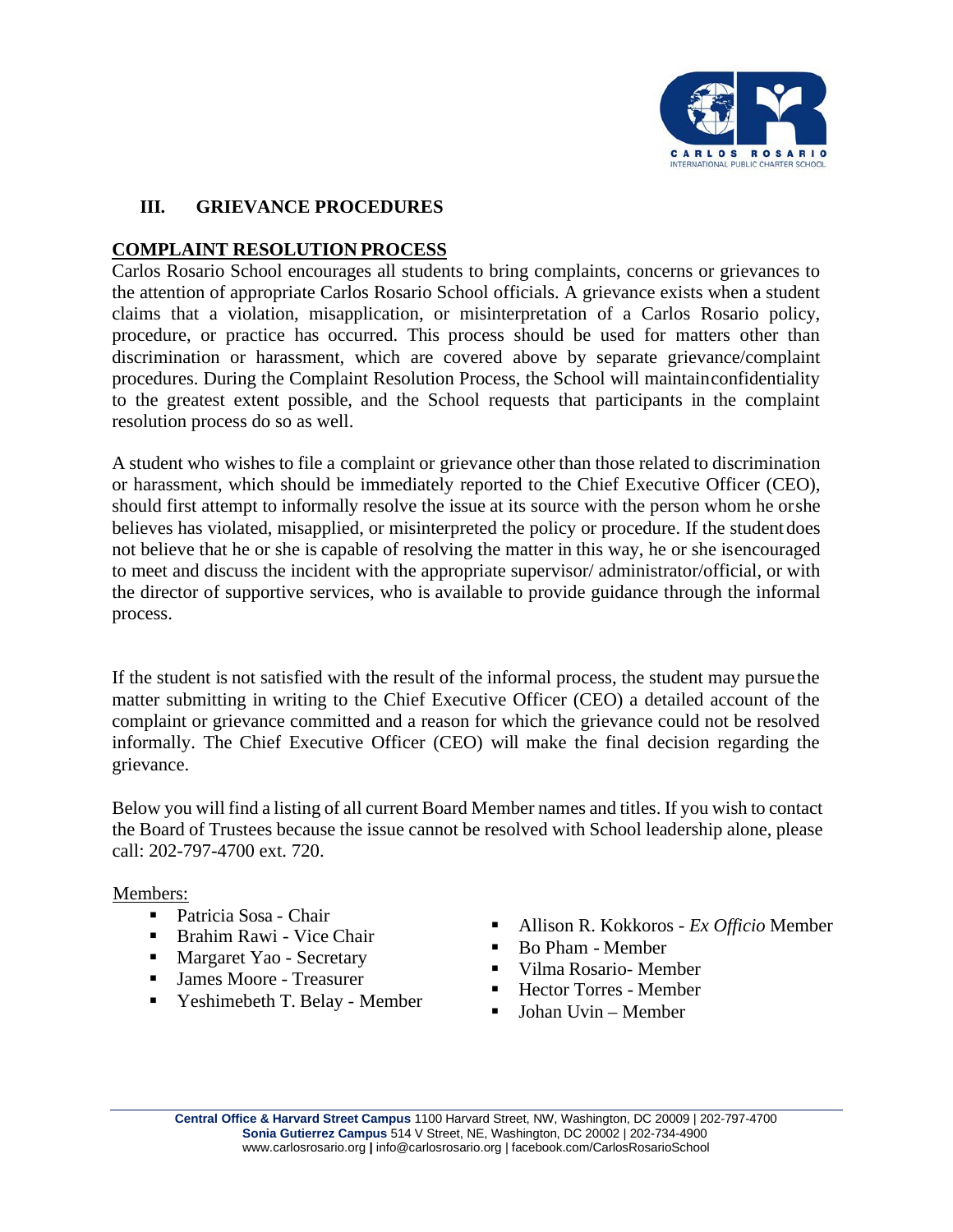

## **IV. NON-DISCRIMINATION POLICY**

Carlos Rosario International Public Charter School does not discriminate on the basis of race, color, national origin, sex, disability or age in its program and activities. Carlos Rosario School also prohibits discrimination in its programs and activities with regard to religion, ethnicity, marital status, personal appearance, sexual orientation, gender identity or expression, family responsibilities, political affiliation, familial status, source of income, or other status protected by applicable law.

### **V. FAMILY AND EDUCATIONAL RIGHTS & PRIVACY ACT (FERPA) NOTICE**

The federal Family Educational Rights and Privacy Act (FERPA), 20 U.S.C. § 1232g, gives Eligible Students (Students who are age 18 or older) and their Parents (for Students under age 18) certain rights with respect to the Student's education records.

- (1) **The right to inspect and review** the student's education records within 45 days of the day the School receives a written request for access. Eligible Students or Parents should submit to the Registration Department a written request that identifies the particular record(s) they wish to inspect. The Registrar or other appropriate school official will arrange for access and notify the Eligible Student or Parent of the time and place where the records may be inspected.
- (2) **The right to request amendment** of the Student's education records that the Eligible Student or Parent believes are inaccurate (e.g., clerical error), misleading or otherwise in violation of the Student's privacy rights under FERPA. Amendments requests regarding substantive matters (such as academic decisions or disciplinary matters) are not covered by FERPA and as a result are not covered by this procedure. Eligible Students or Parents who wish to ask the School to amend the Student's education records should write the School's Registrar, clearly identify the part of the record they want changed, and specify why it should be changed. If the School decides not to amend the record as requested by the Eligible Student or Parent, the School will notify the Eligible Student or Parent of the decision and advise them of their right to a hearing regarding the request for amendment. Additional information regarding the hearing procedures will be provided to the Eligible Student or Parent when notified of the right to a hearing.
- (3) **The right to provide written consent to disclosures of personally identifiable information (PII)** contained in the Student's education records, except to the extent that FERPA authorizes disclosure without contest. For example, one exception which permits disclosure without consent is disclosure to School officials with legitimate education interests. A School official is a person employed by the School as an administrator, supervisor, instructor, academic support or other support staff member (including student services, accountability and assessments staff); a person serving on the School's Board; a person, company or organization with whom the School has contracted to perform certain tasks (such as security, testing, or consulting); an official of another school or program where a Student seeks or intends to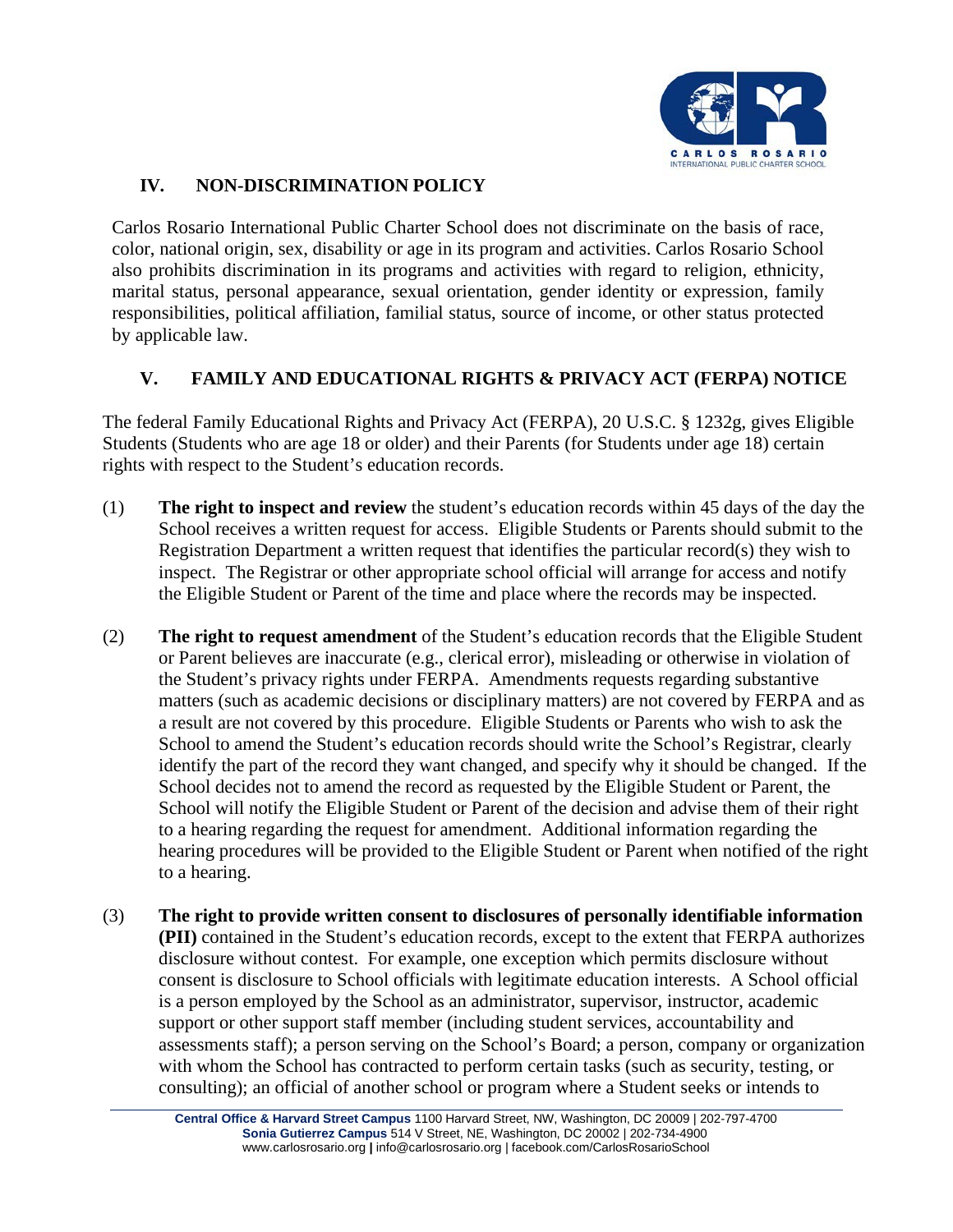

enroll, or where the Student is already enrolled; or a parent, student or other volunteer serving on an official School committee or assisting another School official in performing School tasks. A School official has a legitimate education interest if the official needs to review an education record in order to fulfill their professional responsibility.

- (4) **The right to withhold disclosure of directory information.** At its discretion, the School may disclose basic "directory information" that is generally not considered harmful or an invasion of privacy without the consent of Parents or Eligible Students in accordance with the provisions of DC requirements and FERPA. In general, the purpose is primarily to allow the School to include Student information in certain School programs or publications, such as the Annual Report and School graduation programs. Directory information includes:
	- 1. Student name, including legal name and chosen name
	- 2. Address
	- 3. Telephone number
	- 4. E-mail address
	- 5. Photograph
	- 6. Date and place of birth
	- 7. Country of origin
	- 8. Grade level
	- 9. Program and level enrolled in or completed
	- 10. Dates of attendance
	- 11. Participation in officially recognized activities, clubs and sports
	- 12. Degrees, certificates, honors, and awards received
	- 13. Program completion or graduation
	- 14. Other educational institutions admitted to, attending or attended

15. Results of School lottery for available class spaces, which may include lottery ticket number, partial student ID number, and class space randomly selected for, in addition to other directory information.

**Eligible Students or Parents may instruct the School to withhold any or all of the directory information identified above by completing the attached "Directory Information Opt-Out Form."** Eligible Students or Parents need to complete and submit this Form to the Registration Department within the first two weeks of the semester or, for those who enroll later, within two weeks of enrolling in School and receiving this Notification. A new Notice and Opt-Out Form will be distributed each school year.

- (5) **The right to file a complaint** with the U.S. Department of Education concerning alleged failures by the School to comply with the requirements of FERPA. The name and address of the office that administers FERPA are: Family Policy Compliance Office, U.S. Department of Education, 400 Maryland Avenue, SW, Washington, DC 20202-8520.
- (6) This Notice will be provided to Eligible Students or Parents at least once a year, and more frequently if appropriate.